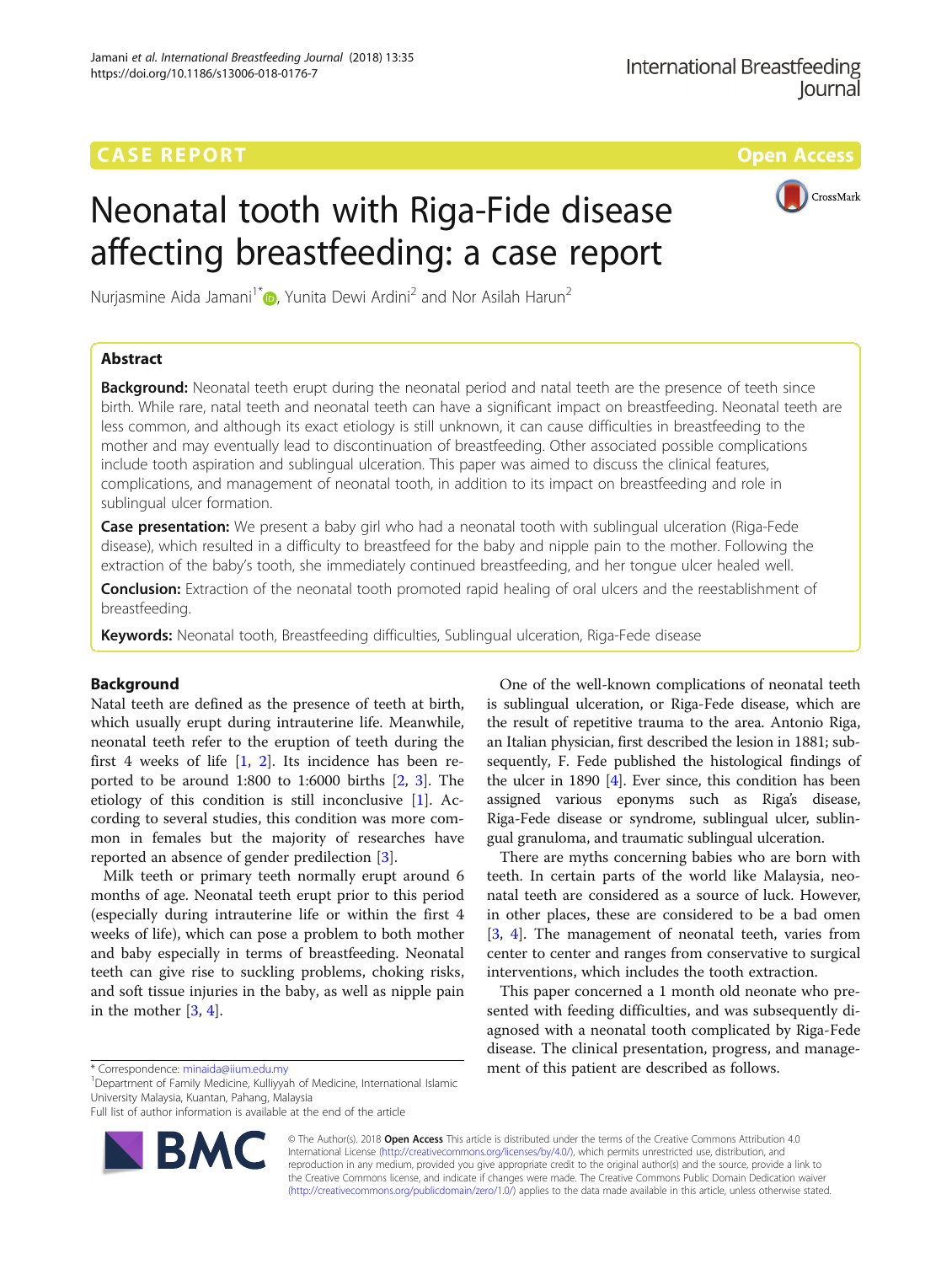### Case presentation

A one month old baby girl was brought by her mother to the lactation clinic for further evaluation due to the difficulty of breastfeeding. The mother complained of pain in the nipple which was present throughout the entire breastfeeding session and usually recurred with each episode of breastfeeding. Two weeks after delivery, the mother noticed a tooth on the baby's lower left gum. A week later, she noticed an ulcer under her baby's tongue, which occasionally bled.

In light of the continuous pain during breastfeeding, the mother became reluctant to continue and infant formula milk was given as a substitute. Self-examination by the mother did not reveal any nipple crack or breast injury. Her antenatal history was uneventful. There was strong family history of natal teeth, and this baby's siblings had similar problems.

On examination, the mother's breast appeared to be normal and consistent with a lactating breast. There was no inflammation or engorgement. Some mild eczema was noted around the nipple, but there was no infection. Cervical and axillary lymph nodes were not palpable.

Examination of the oral cavity of the baby revealed a neonatal tooth over the left anterior region of the mandibular ridge. The tooth measured 2 mm  $\times$  1 mm in size, was whitish opaque, and had Grade II mobility (Fig. 1). There was also a whitish ulcer over the ventral aspect of the tongue measuring 1 mm  $\times$  1 mm (Fig. 2). The parents declined radiological investigations and tongue biopsy for the baby. Hence, the clinical diagnosis was neonatal tooth associated with Riga-Fede disease causing difficulty in breastfeeding.

The baby was then referred to the pediatric dental surgery department. After a thorough discussion with the parents, the neonatal tooth was extracted under local anesthesia. The tooth had a crown but lacked a root. Following extraction, the baby did not have any complication such as bleeding and infection. The wound healed



Fig. 2 Ulceration at the ventral aspect of the tongue (Riga Fide disease) at one month

well within 2 days and she successfully resumed taking breast feeds.

Currently, at 10 months post-extraction, the child is growing well and still breastfeeding. Examination of the oral cavity revealed that only one central lower incisor tooth was present (Fig. 3).

## **Discussion**

Normally, primary teeth erupt around 6 months of age, with the incisors being the first to do so [\[5](#page-3-0)]. However, for natal/neonatal teeth, the mandibular central incisors are the most common, followed by maxillary incisors, mandibular cuspids or molars, and maxillary cuspids or molars [\[3,](#page-3-0) [6\]](#page-3-0). Previous studies have found that most natal and neonatal tooth are primary teeth rather than supernumerary teeth  $[6]$  $[6]$ . In the case of our patient, the tooth was a mandibular incisor.

Although the exact cause of this condition is still unknown, many etiological theories have been postulated.



Fig. 1 Neonatal tooth erupting from the lower gum at one month



Fig. 3 Appearance of oral cavity 10 months after extraction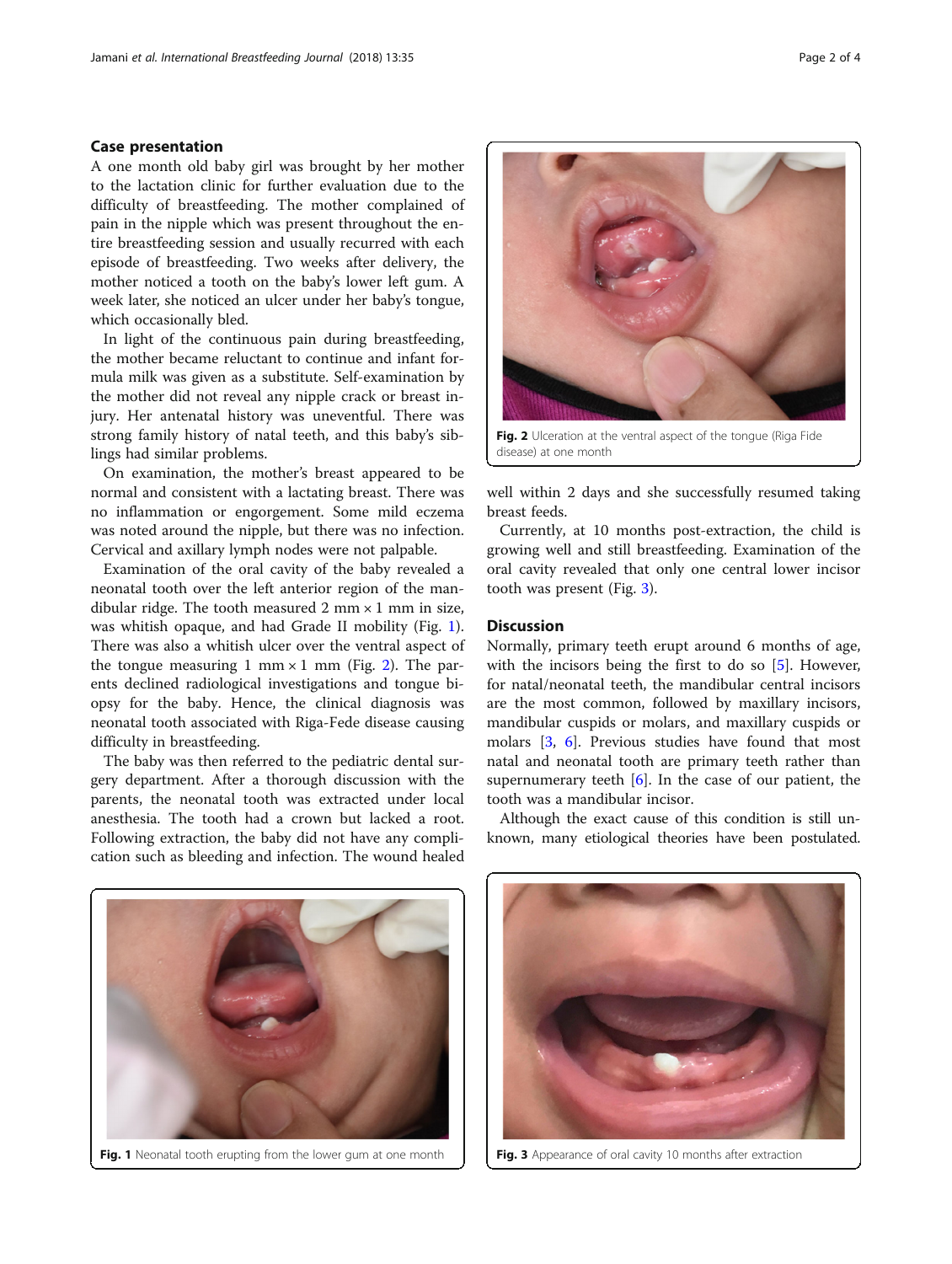These included maternal exposure to environmental toxins, febrile states, infections, malnutrition, hormonal stimulation, trauma, osteoblastic activity in the germ zone, and congenital syndromes [\[4,](#page-3-0) [5](#page-3-0)]. Some authors have suggested that genetics could be a causative factor in light of several reports on the possible role of an autosomal dominant gene in the pathogenesis. For example, Kates et al. (1984) found that 7 of 38 cases of natal/neonatal teeth had a positive family history of the same [[7\]](#page-3-0). As with our case, the siblings of the baby also had this condition.

Neonatal teeth are usually small and conical, but can assume the sizes and shapes of normal teeth [\[4](#page-3-0)]. They may be yellowish or brownish and are usually immature, with enamel hypomineralisation and small roots [[4,](#page-3-0) [5](#page-3-0)]. According to the classification by Spoug and Feasby (1966), which evaluated the maturity and appearances of neonatal and natal teeth, these types of dentition have a poor outcome [[8](#page-3-0)].

The differential diagnosis of neonatal tooth includes dental lamina cysts and hamartoma. If a neonatal tooth is located at the posterior part of the mandible, lymphangioma needs to be excluded [\[9,](#page-3-0) [10\]](#page-3-0).

Possible complications that are associated with natal or neonatal teeth are tooth aspiration, sublingual ulceration, and a difficulty with breastfeeding. Ulceration to the mother's nipple is a cause for concern as well. Moura et al. (2013) reported that two of 23 cases of natal teeth had breastfeeding difficulties [[9\]](#page-3-0).

However, Zhu and King (1995) did not find an association between the presence of neonatal tooth and injury to the mother's nipple by being bitten. This was in view of the fact that the tongue is interposed between the teeth and the nipple during breastfeeding [[10\]](#page-3-0). Although the nipple can reach the posterior part of the baby's mouth, the baby's tongue covers the lower gum while the lips and gums touch the maternal areola. Therefore, even with presence of teeth, the baby is unable to bite during actively breastfeeding [\[11\]](#page-3-0).

Sublingual ulceration, or Riga-Fede disease, is a lesion of the mucosa of the tongue which arises following repetitive trauma by the tooth during tongue movements. The ulcer most commonly presents at the ventral aspect of the tongue, although other parts can be affected as well [[12,](#page-3-0) [13\]](#page-3-0). Persistent trauma may create a sufficiently severe ulcer that interferes with effective suckling of the mother's milk. Failure to diagnose this lesion can lead to tongue deformities, dehydration, and inadequate nutrition intake, all of which eventually result in poor growth as well as development in the child.

History and physical examination are sufficient to make a diagnosis of Riga-Fede disease since the clinical features are so typical that there is rarely a need for additional histopathological investigations [[13](#page-3-0)]. As with this case, the diagnosis was made with reference to the typical features of the same. An accurate diagnosis of neonatal tooth is crucial, and clinical and radiographic imaging can be used to distinguish between normal and supernumerary dentition [[5](#page-3-0), [14](#page-3-0)]. One advantage of radiography is that it can verify the presence or absence of tooth germ in the area of the primary teeth [[14](#page-3-0)].

The management of this condition can be a challenge since there is a debate between conservative treatment and tooth extraction. Tooth extraction is considered in the following cases: (i) mobile teeth, (ii) injury to the tongue and adjacent soft tissues, (iii) interference with breastfeeding, as well as (iv) supernumerary teeth [\[9](#page-3-0), [14](#page-3-0)]. Nevertheless, a few studies have recommended against tooth extraction. Conservative treatment modalities, which involve measures like grinding the sharp edges or placing a composite resin, have been practiced [[4,](#page-3-0) [12](#page-3-0)]. However, neonatal teeth should definitely be extracted if conservative treatment fails or if the tooth is loose, because the latter can lead to aspiration [\[13](#page-3-0)].

The tooth of our patient had a solid crown which was poorly fixed to the alveolus by the gingival tissue. Apart from having no root, it also exhibited Grade II mobility [[15\]](#page-3-0). In the presence of these features, the baby was at risk of tooth aspiration. Additionally, the presence of an ulcer on the ventral aspect of the tongue, as well as difficulty in breastfeeding, resulted in the decision to extract the neonatal tooth. The benefit of this measure was that the baby was able to receive breastfeeds for longer periods without interruption. Even though radiographic imaging was likely to be useful in this baby, the management would remain the same.

## Conclusion

While neonatal teeth are rare, their occurrence can result in sublingual ulceration (Riga-Fede disease) and interfere with breastfeeding. This condition should be assessed properly and managed independently in order to come up with the best treatment option, apart from minimising the likelihood of a poor weight gain in the infant. Extraction is a viable option if the tooth is mobile or when associated complications are present. This measure also allows immediate continuation of breastfeeding, prevents growth and nutritional deficiency, as well as enables effective healing of oral and tongue ulcers.

#### Acknowledgements

We would like to acknowledge Dr. Loh Keng Yin for his valuable input and assistance in the manuscript.

### Funding

The authors have received no financial support for this research, authorship and/ or publication.

#### Authors' contributions

NAJ evaluated and examined the child, and drafted and prepared the manuscript. YDA and NAH comanaged and performed the tooth extraction, and helped to draft the manuscript. All authors read and approved the final manuscript.